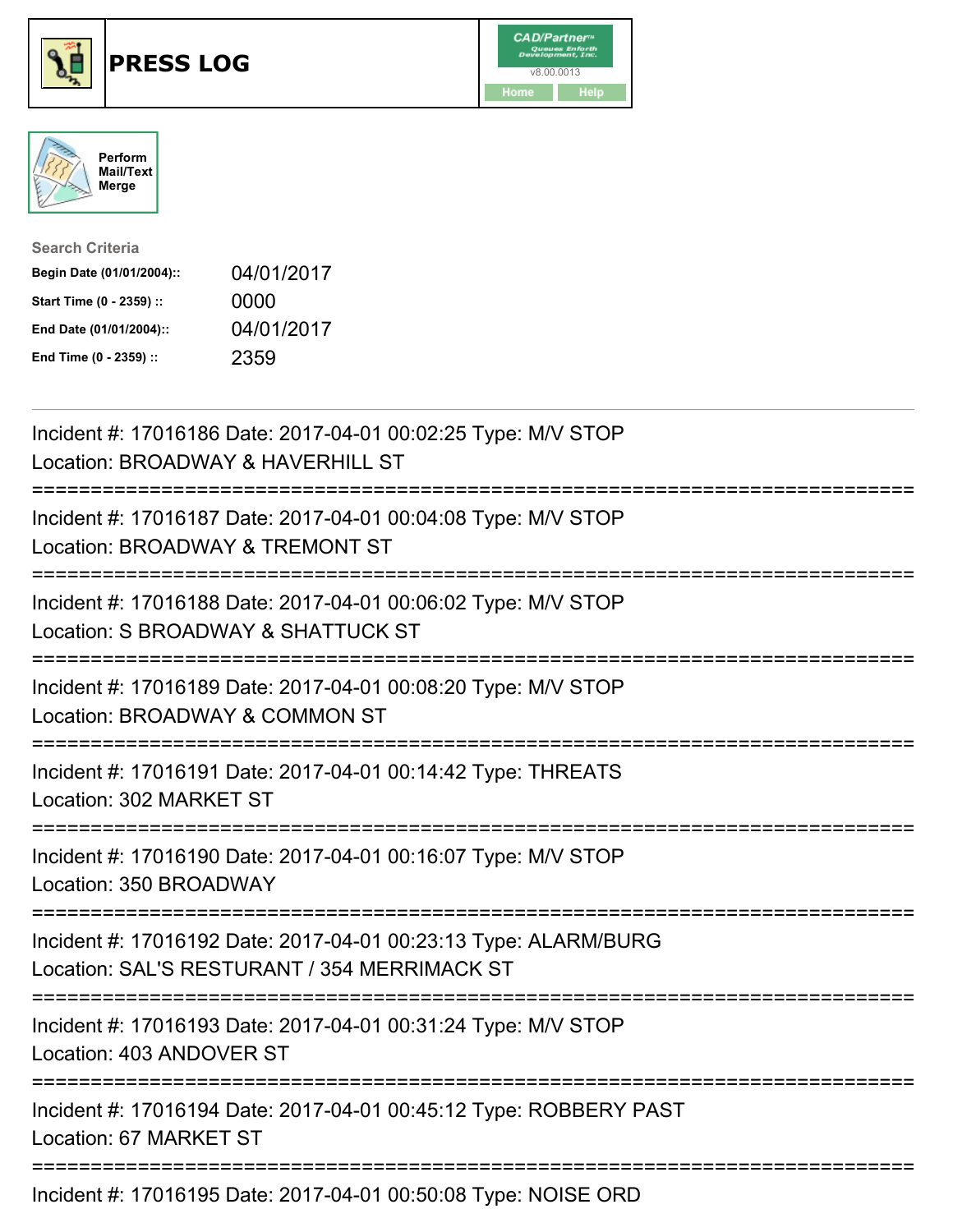| Location: 19 EXETER ST |  |  |  |
|------------------------|--|--|--|
|------------------------|--|--|--|

| Incident #: 17016196 Date: 2017-04-01 01:34:11 Type: M/V STOP<br>Location: ESSEX ST & MILL ST                     |
|-------------------------------------------------------------------------------------------------------------------|
| Incident #: 17016197 Date: 2017-04-01 01:34:39 Type: UNWANTEDGUEST<br>Location: 70 KNOX ST FL 2                   |
| Incident #: 17016198 Date: 2017-04-01 01:41:55 Type: M/V STOP<br><b>Location: CENTRAL BRIDGE</b>                  |
| Incident #: 17016199 Date: 2017-04-01 01:47:17 Type: NOISE ORD<br>Location: 139 MYRTLE ST FL 2                    |
| Incident #: 17016200 Date: 2017-04-01 01:52:30 Type: M/V STOP<br>Location: APPLETON ST & ESSEX ST                 |
| Incident #: 17016201 Date: 2017-04-01 01:53:59 Type: M/V STOP<br>Location: BERKELEY ST & BRUCE ST                 |
| Incident #: 17016202 Date: 2017-04-01 02:04:22 Type: NOISE ORD<br>Location: 239 FARNHAM ST #6                     |
| Incident #: 17016203 Date: 2017-04-01 02:06:22 Type: M/V STOP<br>Location: LOWELL ST & OXFORD ST                  |
| Incident #: 17016204 Date: 2017-04-01 02:06:44 Type: M/V STOP<br>Location: BROADWAY & CROSS ST                    |
| Incident #: 17016205 Date: 2017-04-01 02:09:44 Type: A&B D/W/ PROG<br>Location: ARREST/ ATTIKA LOUNGE / 1 MILL ST |
| Incident #: 17016206 Date: 2017-04-01 02:12:30 Type: M/V STOP<br>Location: ESSEX ST & WINTER ST                   |
| Incident #: 17016208 Date: 2017-04-01 02:13:03 Type: M/V STOP<br>Location: ELM ST & JACKSON ST                    |
| Incident #: 17016207 Date: 2017-04-01 02:13:04 Type: NOISE ORD<br>Location: 19 EXETER ST                          |
| Incident #: 17016209 Date: 2017-04-01 02:14:05 Type: M/V STOP                                                     |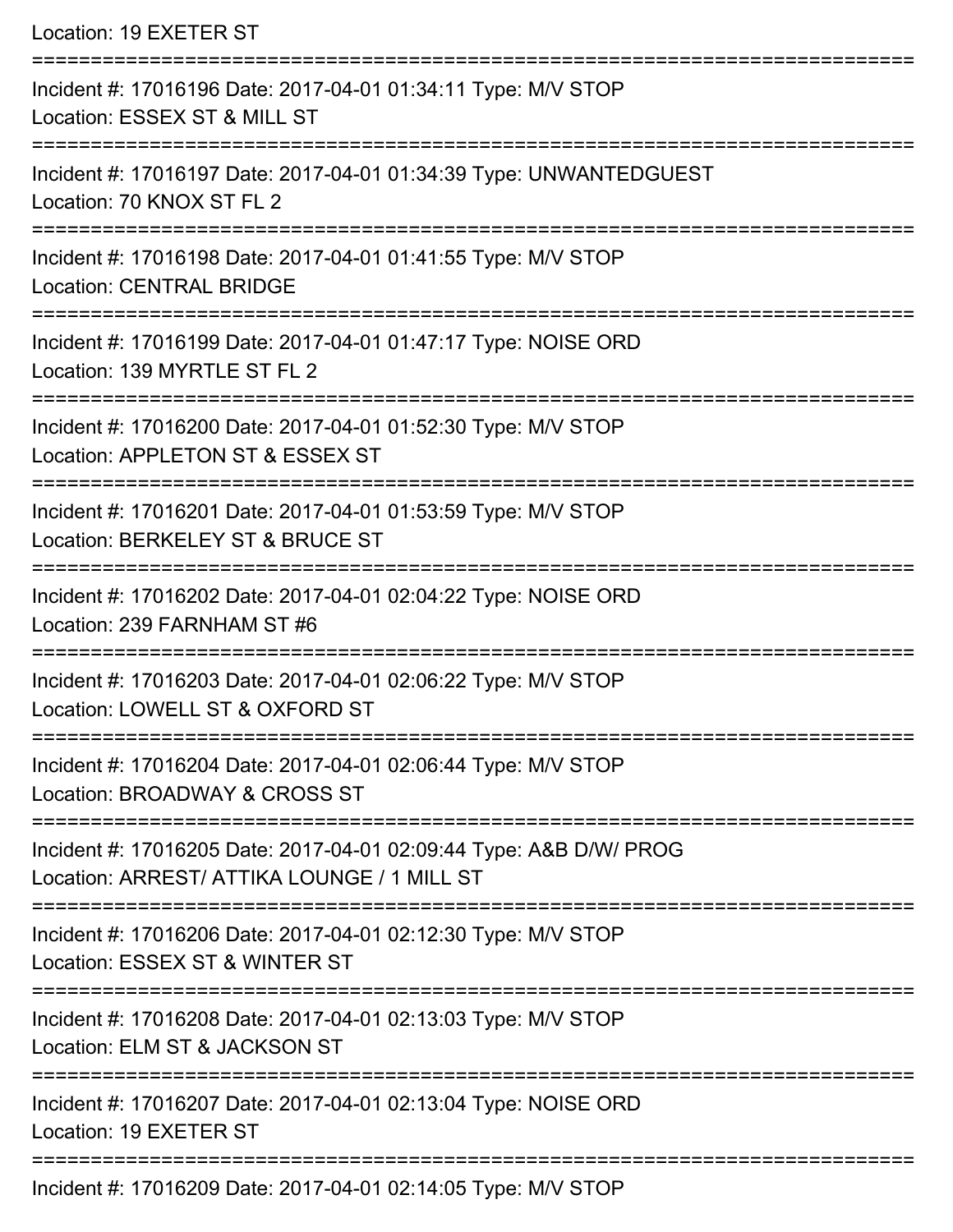| Incident #: 17016210 Date: 2017-04-01 02:24:27 Type: DOMESTIC/PROG<br>Location: 56 SPRINGFIELD ST #9           |
|----------------------------------------------------------------------------------------------------------------|
| Incident #: 17016212 Date: 2017-04-01 02:44:23 Type: THREATS/PROG<br>Location: 40 SALEM ST FL 2                |
| Incident #: 17016211 Date: 2017-04-01 02:44:58 Type: M/V STOP<br><b>Location: CENTRAL BRIDGE</b>               |
| Incident #: 17016213 Date: 2017-04-01 02:49:18 Type: AUTO ACC/UNK PI<br>Location: BODWELL ST & WARREN ST       |
| Incident #: 17016214 Date: 2017-04-01 02:56:59 Type: HIT & RUN M/V<br>Location: 3 ELIZABETH ST                 |
| Incident #: 17016215 Date: 2017-04-01 03:04:27 Type: ALARM/BURG<br>Location: MAIN STREAM GLOBAL / 91 GLENN ST  |
| Incident #: 17016216 Date: 2017-04-01 03:18:36 Type: ALARMS<br>Location: DIAMOND IRON WORKS / 109 BLANCHARD ST |
| Incident #: 17016217 Date: 2017-04-01 03:20:00 Type: ALARM/BURG<br>Location: SUPERIOR CLEANERS / 37 ESSEX ST   |
| Incident #: 17016218 Date: 2017-04-01 03:26:56 Type: DOMESTIC/PROG<br>Location: 13 HOLT ST FL 1                |
| Incident #: 17016219 Date: 2017-04-01 03:38:02 Type: LOCKOUT<br>Location: 156 ANDOVER ST                       |
| Incident #: 17016220 Date: 2017-04-01 03:38:31 Type: FIGHT<br>Location: 645 HOWARD ST                          |
| Incident #: 17016221 Date: 2017-04-01 03:39:43 Type: HIT & RUN M/V<br>Location: 82 MARGIN ST                   |
| Incident #: 17016222 Date: 2017-04-01 03:51:28 Type: A&B PAST<br>Location: GENERAL ST & PROSPECT ST            |
| Incident #: 17016223 Date: 2017-04-01 04:02:50 Type: M/V STOP                                                  |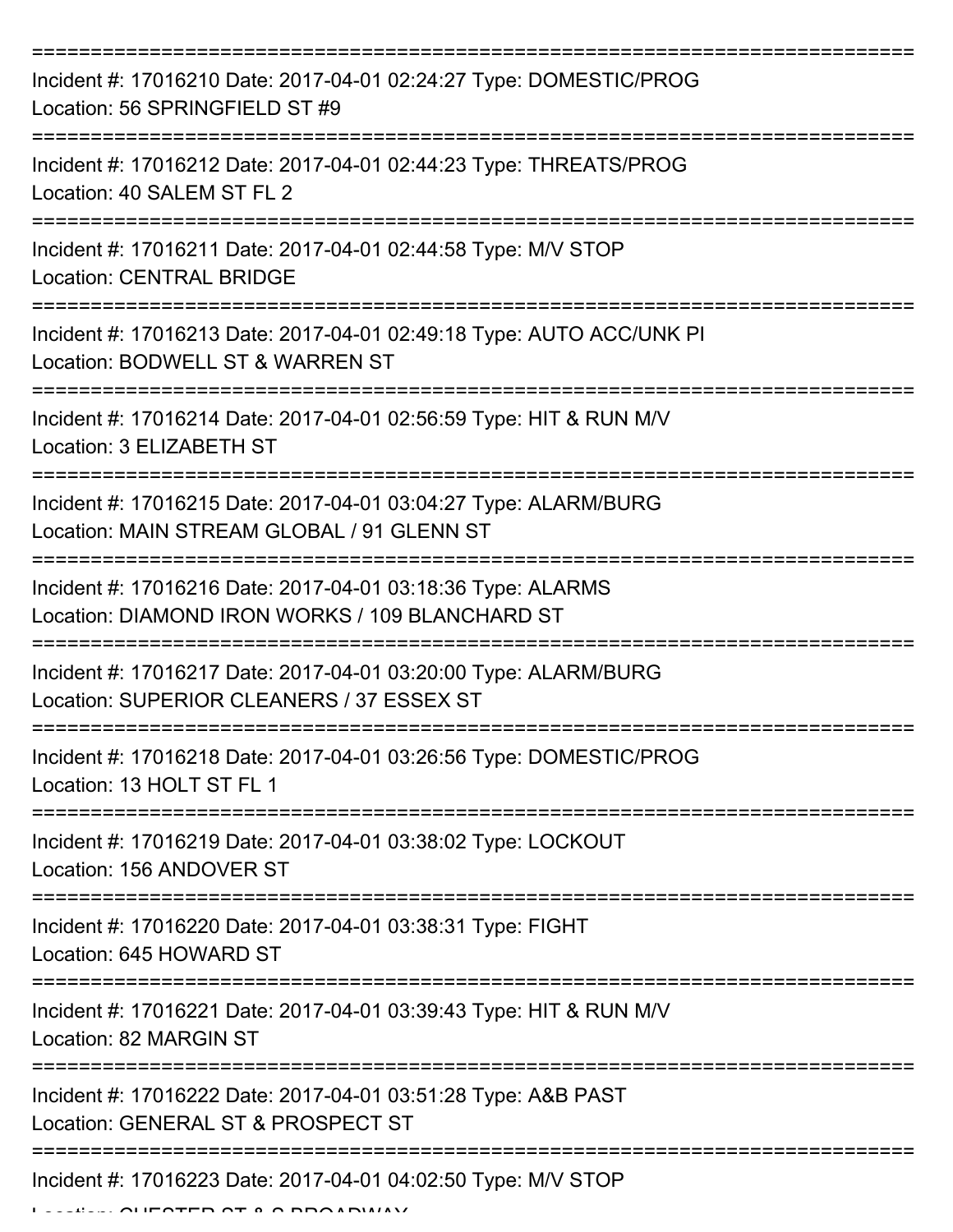| Incident #: 17016224 Date: 2017-04-01 04:05:21 Type: BUILDING CHK<br>Location: PRIMO'S LIQUORS / 450 HAVERHILL ST                                           |
|-------------------------------------------------------------------------------------------------------------------------------------------------------------|
| Incident #: 17016225 Date: 2017-04-01 04:06:39 Type: DOMESTIC/PROG<br>Location: 30 MAY ST FL 1                                                              |
| Incident #: 17016226 Date: 2017-04-01 04:18:28 Type: BUILDING CHK<br>Location: HAFFNERS GAS STATION / 469 HAVERHILL ST                                      |
| Incident #: 17016227 Date: 2017-04-01 04:18:41 Type: SHOTS FIRED<br>Location: 29 ORCHARD ST                                                                 |
| Incident #: 17016228 Date: 2017-04-01 04:19:36 Type: BUILDING CHK<br>Location: EL RINCON MARKET / 473 HAVERHILL ST                                          |
| ==================<br>Incident #: 17016229 Date: 2017-04-01 04:35:00 Type: THREATS<br>Location: 139 MYRTLE ST #2                                            |
| Incident #: 17016230 Date: 2017-04-01 05:17:09 Type: ALARM/BURG<br>Location: BARKER ST & RESERVOIR ST                                                       |
| Incident #: 17016231 Date: 2017-04-01 06:20:14 Type: ABAND MV<br>Location: TOW / 177 FASTON ST                                                              |
| Incident #: 17016232 Date: 2017-04-01 06:30:26 Type: M/V STOP<br>Location: HAWLEY ST & S BROADWAY                                                           |
| Incident #: 17016233 Date: 2017-04-01 06:36:19 Type: M/V STOP<br>Location: MERRIMACK ST & PARKER ST                                                         |
| Incident #: 17016234 Date: 2017-04-01 07:10:42 Type: GENERAL SERV<br>Location: 119 GENESEE ST                                                               |
| ======================================<br>=====================<br>Incident #: 17016235 Date: 2017-04-01 07:49:51 Type: MAL DAMAGE<br>Location: 189 HIGH ST |
| Incident #: 17016236 Date: 2017-04-01 08:01:03 Type: VIO CITY ORD<br>Location: BROADWAY CORNER STORE / 501 S BROADWAY                                       |
| Incident #: 17016237 Date: 2017-04-01 08:38:03 Type: M/V STOP<br>Location: C DDOADWAV & CHATTLICK CT                                                        |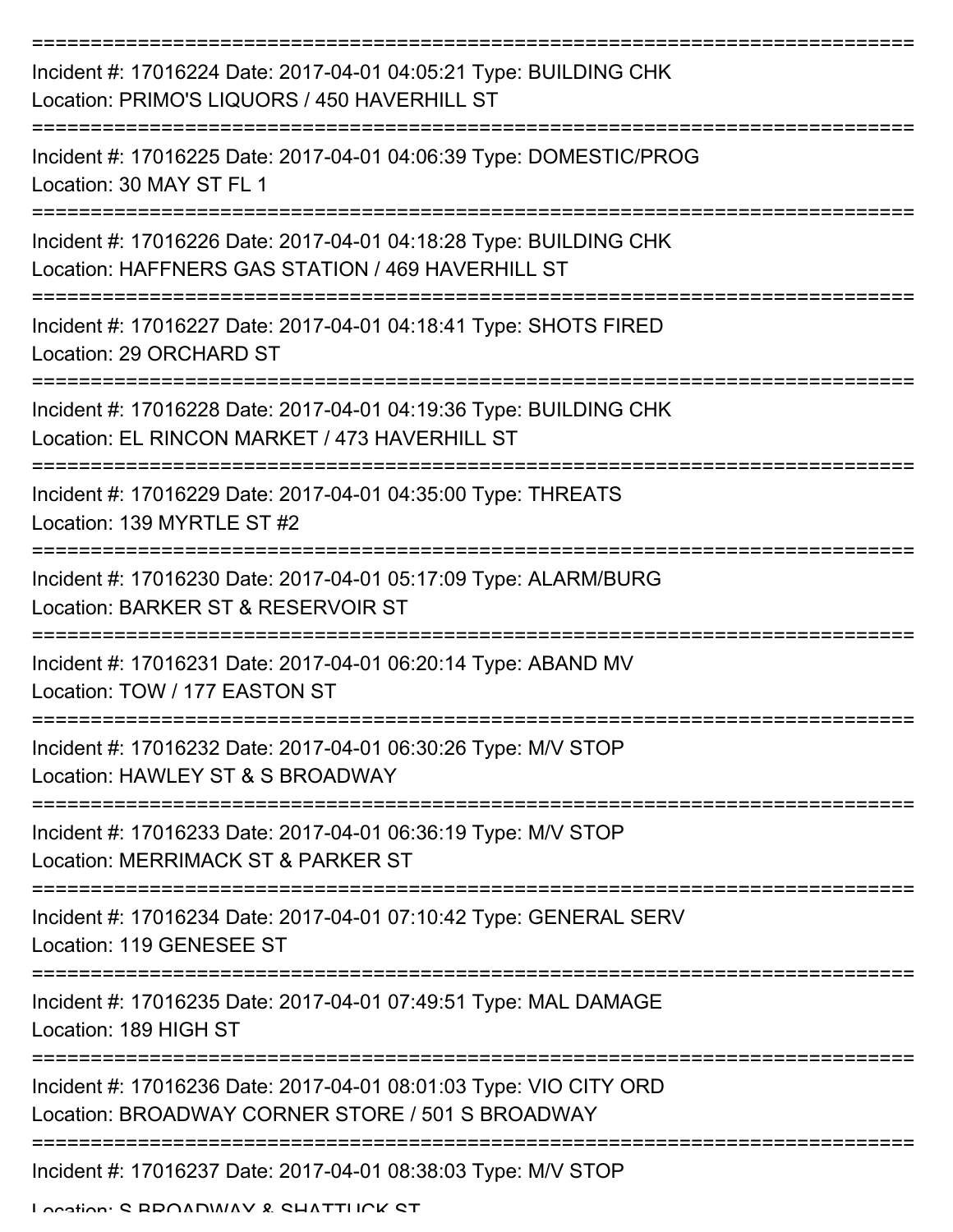| Incident #: 17016238 Date: 2017-04-01 08:40:24 Type: INVEST CONT<br>Location: MISSING PERSON / 59 BROOK ST FL 1    |
|--------------------------------------------------------------------------------------------------------------------|
| Incident #: 17016239 Date: 2017-04-01 08:41:52 Type: SUICIDE ATTEMPT<br>Location: 195 EMMETT ST #REAR FL 2         |
| Incident #: 17016240 Date: 2017-04-01 09:20:44 Type: HIT & RUN M/V<br>Location: 162 JACKSON ST                     |
| Incident #: 17016241 Date: 2017-04-01 09:22:03 Type: CK WELL BEING<br>Location: EBENIZER CHURCH / 327 HAVERHILL ST |
| Incident #: 17016242 Date: 2017-04-01 09:32:13 Type: TOW OF M/V<br>Location: BRADFORD ST & HAMPSHIRE ST            |
| Incident #: 17016243 Date: 2017-04-01 09:45:37 Type: M/V STOP<br>Location: S UNION ST & WINTHROP AV                |
| Incident #: 17016244 Date: 2017-04-01 09:47:18 Type: TOW OF M/V<br>Location: FRANKLIN ST & HAVERHILL ST            |
| Incident #: 17016245 Date: 2017-04-01 10:05:19 Type: PARK & WALK<br>Location: BRADFORD ST & BROADWAY               |
| Incident #: 17016246 Date: 2017-04-01 10:06:14 Type: DISTURBANCE<br>Location: 71 CRESCENT ST<br>--------------     |
| Incident #: 17016247 Date: 2017-04-01 10:06:33 Type: ALARMS<br>Location: 280 MERRIMACK ST                          |
| Incident #: 17016248 Date: 2017-04-01 10:11:56 Type: TOW OF M/V<br>Location: 93 BRADFORD ST                        |
| Incident #: 17016249 Date: 2017-04-01 10:13:53 Type: ALARMS<br>Location: BROTHERS PIZZA / 145 LAWRENCE ST          |
| Incident #: 17016250 Date: 2017-04-01 10:17:55 Type: STOL/MV/PAS<br>Location: 234 PROSPECT ST                      |
| Incident #: 17016251 Date: 2017-04-01 10:28:13 Type: AUTO ACC/NO PI                                                |

Location: 24 MARLBORO ST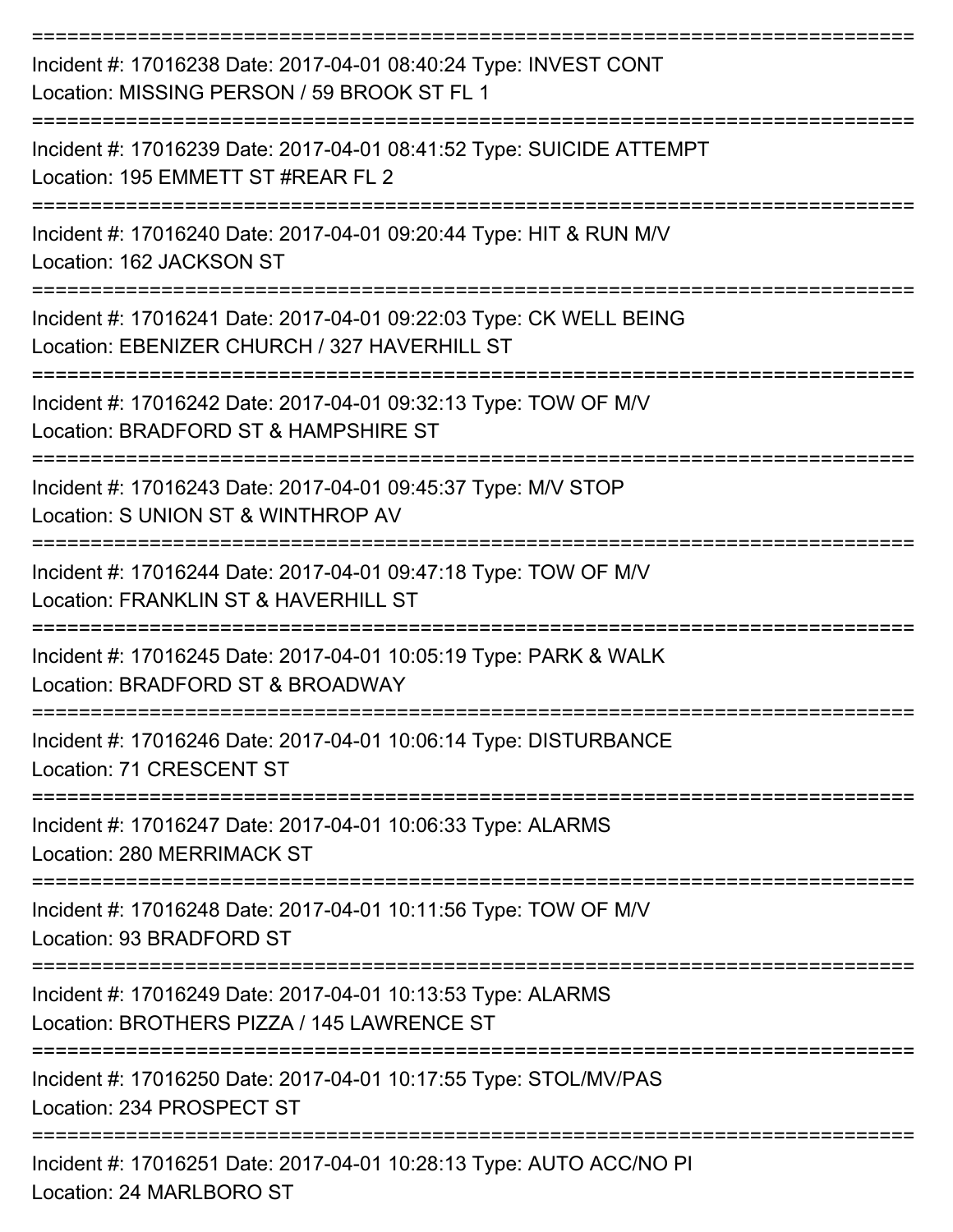| Incident #: 17016252 Date: 2017-04-01 10:43:28 Type: MEDIC SUPPORT<br>Location: 31A WOODLAND ST FL 3                            |
|---------------------------------------------------------------------------------------------------------------------------------|
| Incident #: 17016254 Date: 2017-04-01 10:48:23 Type: A&B PAST<br>Location: 99 CROSS ST                                          |
| Incident #: 17016255 Date: 2017-04-01 10:49:29 Type: MV/BLOCKING<br>Location: 10 PROSPECT CT<br>=============================== |
| Incident #: 17016253 Date: 2017-04-01 10:49:30 Type: M/V STOP<br>Location: BROOK ST & NEWBURY ST                                |
| Incident #: 17016256 Date: 2017-04-01 11:14:33 Type: M/V STOP<br>Location: CANAL ST & UNION ST                                  |
| Incident #: 17016257 Date: 2017-04-01 11:25:53 Type: M/V STOP<br>Location: EMBANKMENT RD & WATER ST                             |
| :==========================<br>Incident #: 17016258 Date: 2017-04-01 11:33:25 Type: M/V STOP<br>Location: BUTLER ST & MILTON ST |
| Incident #: 17016260 Date: 2017-04-01 11:37:52 Type: MEDIC SUPPORT<br>Location: 4 NELSON ST #APT2                               |
| Incident #: 17016259 Date: 2017-04-01 11:37:54 Type: MV/BLOCKING<br>Location: 36 ROWE ST                                        |
| Incident #: 17016261 Date: 2017-04-01 11:45:30 Type: TOW OF M/V<br>Location: 1 LEA ST                                           |
| Incident #: 17016262 Date: 2017-04-01 11:58:21 Type: GENERAL SERV<br>Location: FROSTY MUG / 275 MERRIMACK ST                    |
| Incident #: 17016263 Date: 2017-04-01 11:59:14 Type: MV/BLOCKING<br>Location: TOW / 29 STATE ST                                 |
| Incident #: 17016264 Date: 2017-04-01 12:30:32 Type: AUTO ACC/NO PI<br>Location: 40 LAWRENCE ST                                 |
| Incident #: 17016265 Date: 2017-04-01 12:32:06 Type: ALARM/BURG<br>Location: WBC EXTRUSION PRODUCTS INC / 421 MERRIMACK ST      |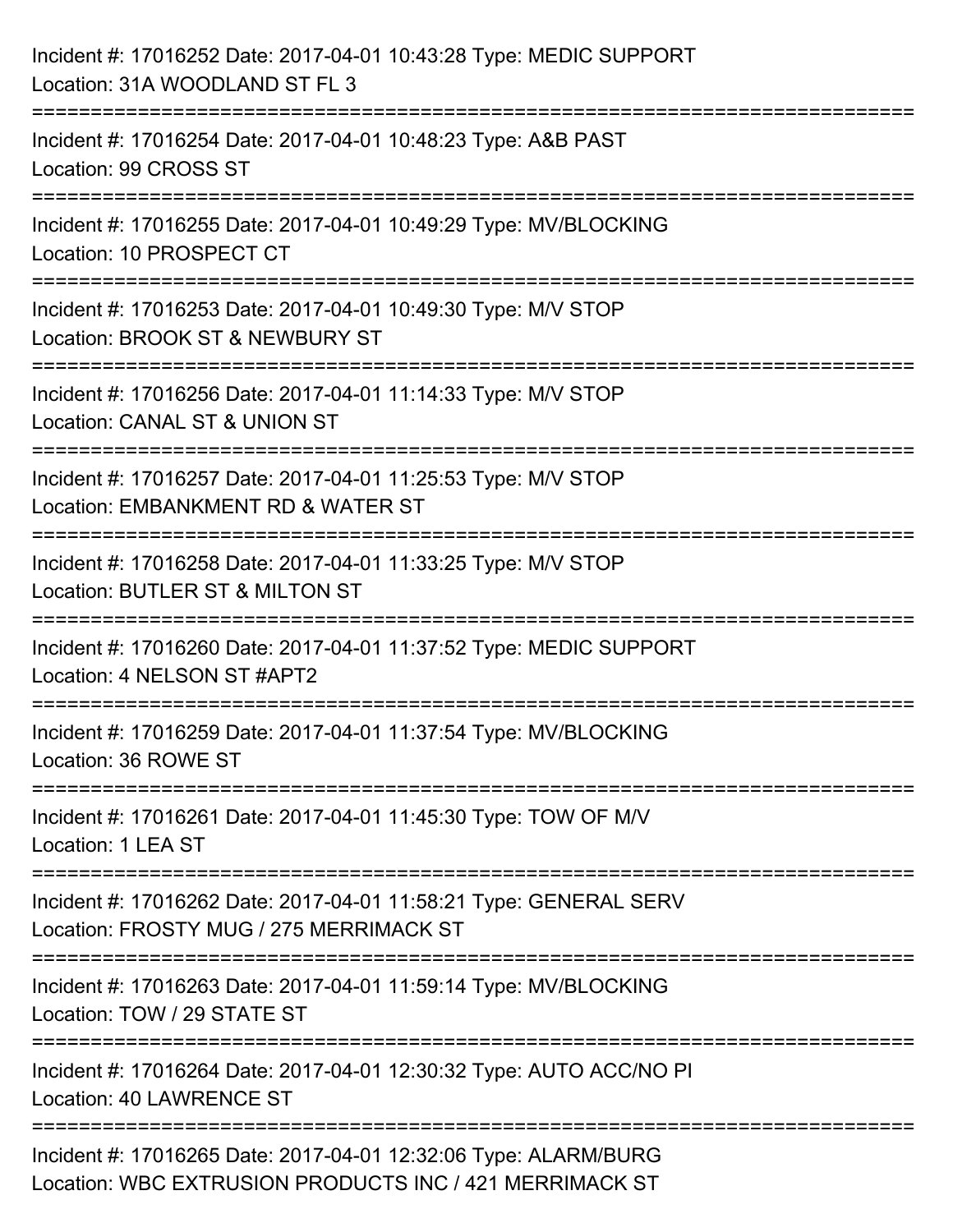| Incident #: 17016266 Date: 2017-04-01 12:39:18 Type: M/V STOP<br>Location: MERRIMACK ST & PARKER ST                        |
|----------------------------------------------------------------------------------------------------------------------------|
| Incident #: 17016267 Date: 2017-04-01 12:48:21 Type: ALARM/BURG<br>Location: WBC EXTRUSION PRODUCTS INC / 421 MERRIMACK ST |
| Incident #: 17016268 Date: 2017-04-01 13:00:58 Type: TOW OF M/V<br>Location: 189 MAPLE ST                                  |
| Incident #: 17016269 Date: 2017-04-01 13:15:12 Type: DOMESTIC/PROG<br>Location: 590 ANDOVER ST #1R                         |
| Incident #: 17016270 Date: 2017-04-01 13:18:37 Type: TOW OF M/V<br>Location: 222 WALNUT ST                                 |
| Incident #: 17016271 Date: 2017-04-01 13:28:12 Type: UNKNOWN PROB<br>Location: 83 WEST ST                                  |
| Incident #: 17016272 Date: 2017-04-01 13:31:05 Type: MV/BLOCKING<br>Location: 51 EXCHANGE ST                               |
| Incident #: 17016273 Date: 2017-04-01 13:45:12 Type: AUTO ACC/NO PI<br>Location: DURHAM ST & S BROADWAY                    |
| Incident #: 17016274 Date: 2017-04-01 13:46:15 Type: SUICIDE ATTEMPT<br>Location: BROADWAY & CANAL ST                      |
| Incident #: 17016275 Date: 2017-04-01 14:18:20 Type: AUTO ACC/NO PI<br>Location: BERKELEY ST & JACKSON ST                  |
| ====================<br>Incident #: 17016276 Date: 2017-04-01 14:20:28 Type: NOISE ORD<br>Location: 16 BEACON ST #18       |
| Incident #: 17016277 Date: 2017-04-01 14:29:05 Type: TOW OF M/V<br>Location: FAIRMONT ST & HOLLY ST                        |
| Incident #: 17016278 Date: 2017-04-01 14:41:47 Type: KEEP PEACE<br>Location: 205 BROADWAY                                  |
| Incident #: 17016279 Date: 2017-04-01 14:57:32 Type: SUS PERS/MV<br>Location: 18 HIGH ST                                   |

===========================================================================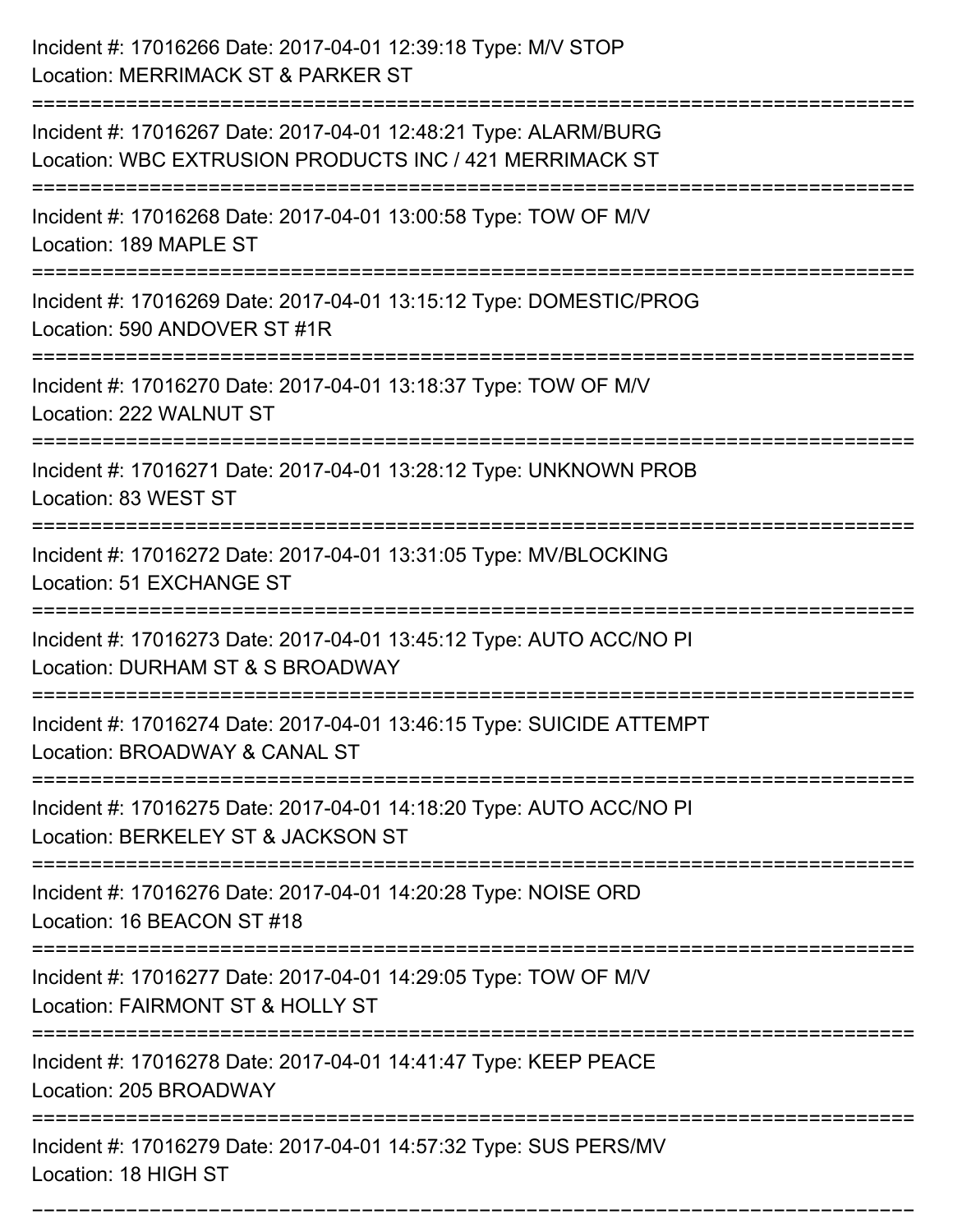| Incident #: 17016280 Date: 2017-04-01 15:11:11 Type: MEDIC SUPPORT<br>Location: 45 SULLIVAN AV                                                       |
|------------------------------------------------------------------------------------------------------------------------------------------------------|
| Incident #: 17016281 Date: 2017-04-01 15:18:24 Type: LARCENY/PAST<br>Location: 101 BEACON AV                                                         |
| Incident #: 17016282 Date: 2017-04-01 15:22:21 Type: AUTO ACC/NO PI<br>Location: WINFIELD ALLOY / 15 MEDFORD ST<br>:================================ |
| Incident #: 17016283 Date: 2017-04-01 15:42:30 Type: AUTO ACC/NO PI<br>Location: AMES ST & LOWELL ST                                                 |
| Incident #: 17016284 Date: 2017-04-01 15:46:10 Type: KEEP PEACE<br>Location: 383 HAVERHILL ST #3                                                     |
| Incident #: 17016285 Date: 2017-04-01 15:51:16 Type: ALARM/BURG<br>Location: SOHO PAINTING / 16 BALLARD RD                                           |
| Incident #: 17016286 Date: 2017-04-01 15:54:33 Type: B&E/PAST<br>Location: FLAMETECH STEEL / 600 ESSEX ST<br>:=================                      |
| Incident #: 17016287 Date: 2017-04-01 16:03:47 Type: M/V STOP<br>Location: 333 HAVERHILL ST                                                          |
| Incident #: 17016288 Date: 2017-04-01 16:12:02 Type: ALARM/BURG<br>Location: CITGO ANDOVER ST SERVICE STA / 580 ANDOVER ST                           |
| Incident #: 17016289 Date: 2017-04-01 16:14:10 Type: UNWANTEDGUEST<br>Location: WENDYS / 55 HAMPSHIRE ST                                             |
| Incident #: 17016290 Date: 2017-04-01 16:24:11 Type: MV/BLOCKING<br>Location: TOW / 16 BROOK ST                                                      |
| Incident #: 17016291 Date: 2017-04-01 16:26:14 Type: M/V STOP<br>Location: ABBOTT ST & S UNION ST                                                    |
| Incident #: 17016294 Date: 2017-04-01 16:29:13 Type: GENERAL SERV<br>Location: 12 BENNINGTON ST                                                      |
| Incident #: 17016292 Date: 2017-04-01 16:33:13 Type: M/V STOP<br>Location: 342 LAWRENCE ST                                                           |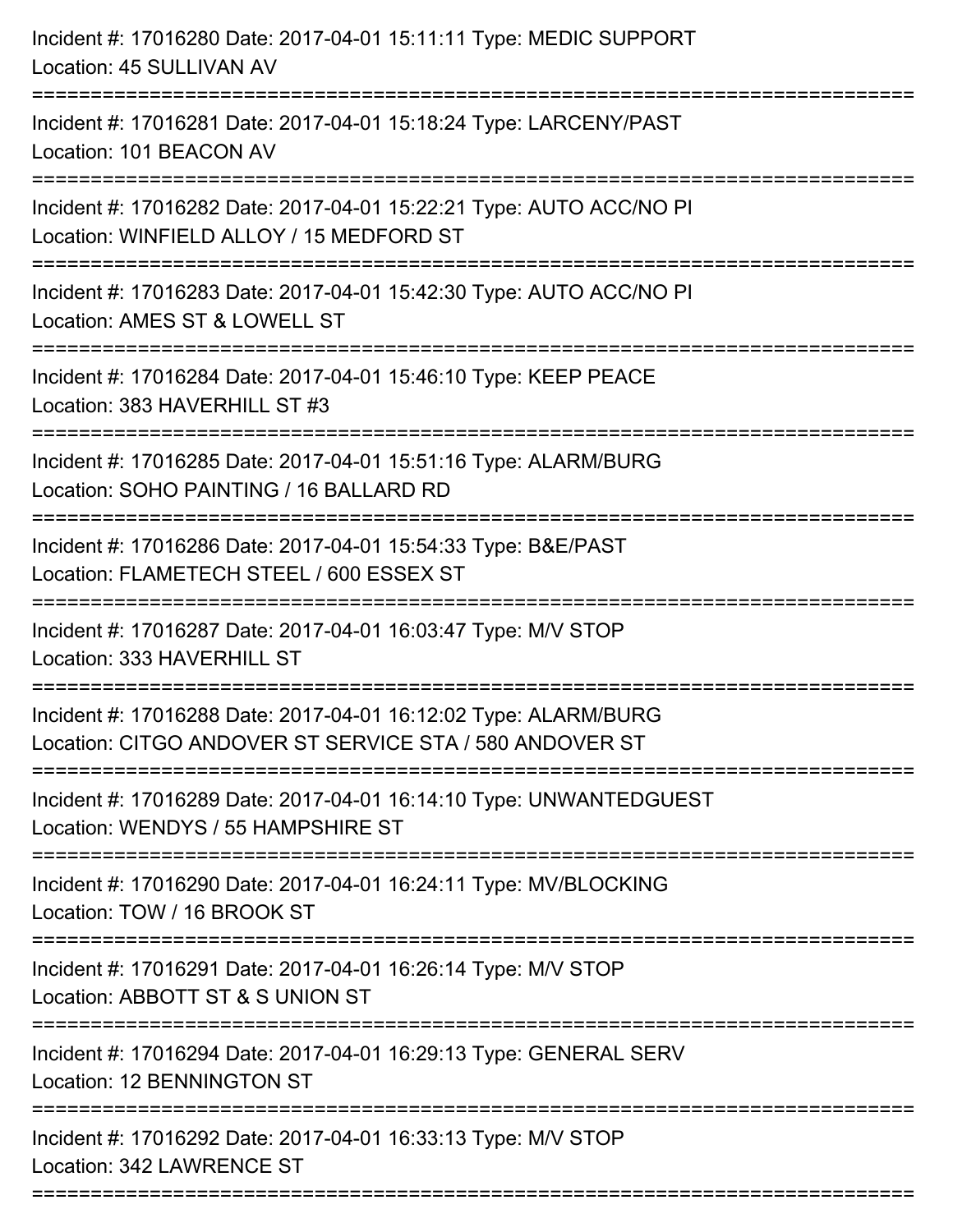Location: 342 LAWRENCE ST

| Incident #: 17016295 Date: 2017-04-01 16:43:20 Type: TOW OF M/V<br>Location: TRESPASS / 8 INMAN ST              |
|-----------------------------------------------------------------------------------------------------------------|
| Incident #: 17016296 Date: 2017-04-01 16:59:11 Type: TOW OF M/V<br>Location: TRESPASS / 2 INMAN ST              |
| Incident #: 17016297 Date: 2017-04-01 17:01:54 Type: LOST PROPERTY<br>Location: SAM'S FOOD STORE / 389 BROADWAY |
| Incident #: 17016298 Date: 2017-04-01 17:10:14 Type: AUTO ACC/NO PI<br>Location: S UNION ST & WINTHROP AV       |
| Incident #: 17016299 Date: 2017-04-01 17:12:37 Type: MEDIC SUPPORT<br>Location: 113 SPRUCE ST                   |
| Incident #: 17016300 Date: 2017-04-01 17:27:51 Type: DISTURBANCE<br>Location: 82 MARBLE AV FL 2                 |
| Incident #: 17016301 Date: 2017-04-01 17:38:46 Type: M/V STOP<br>Location: COMMON ST & HAMPSHIRE ST             |
| Incident #: 17016302 Date: 2017-04-01 17:41:26 Type: M/V STOP<br>Location: MYRTLE ST & SPRUCE ST                |
| Incident #: 17016303 Date: 2017-04-01 17:42:44 Type: M/V STOP<br>Location: 514 ESSEX ST                         |
| Incident #: 17016304 Date: 2017-04-01 17:45:38 Type: MEDIC SUPPORT<br>Location: 393 HAMPSHIRE ST                |
| Incident #: 17016307 Date: 2017-04-01 18:03:22 Type: DK (DRUNK)<br>Location: 424 HAMPSHIRE ST                   |
| Incident #: 17016305 Date: 2017-04-01 18:03:41 Type: M/V STOP<br>Location: 80 AVON ST                           |
| Incident #: 17016306 Date: 2017-04-01 18:04:03 Type: M/V STOP<br>Location: 265 ESSEX ST                         |
|                                                                                                                 |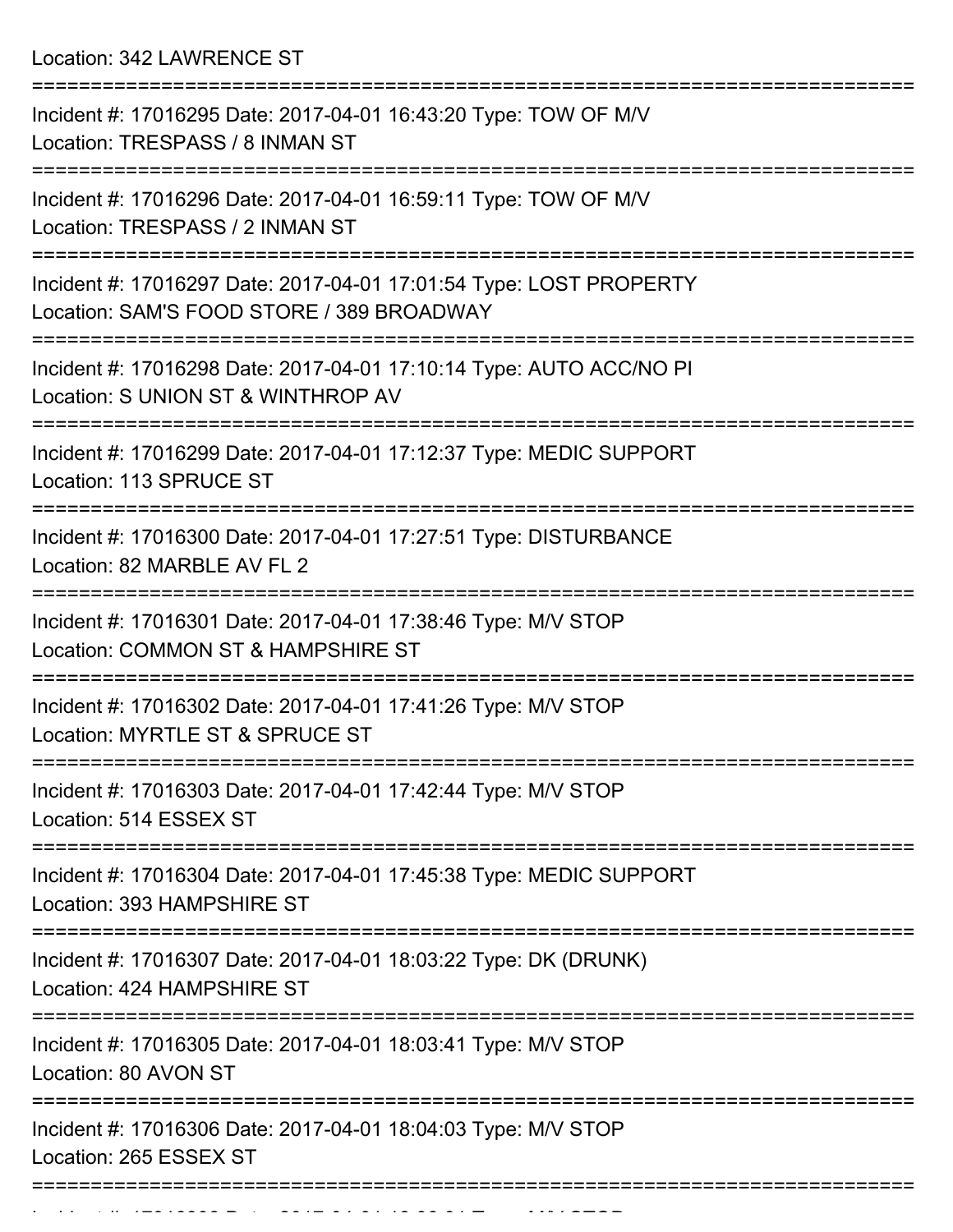| Location: 13 OAK ST                                                                                                          |
|------------------------------------------------------------------------------------------------------------------------------|
| Incident #: 17016309 Date: 2017-04-01 18:08:31 Type: M/V STOP<br>Location: 265 ESSEX ST                                      |
| Incident #: 17016311 Date: 2017-04-01 18:09:48 Type: KEEP PEACE<br>Location: 256 ESSEX ST                                    |
| Incident #: 17016310 Date: 2017-04-01 18:11:08 Type: M/V STOP<br>Location: 123 LAWRENCE ST                                   |
| Incident #: 17016312 Date: 2017-04-01 18:16:40 Type: MEDIC SUPPORT<br>Location: 370 S UNION ST                               |
| Incident #: 17016313 Date: 2017-04-01 18:18:05 Type: M/V STOP<br>Location: BRADFORD ST & WINSLOW PL<br>.==================== |
| Incident #: 17016314 Date: 2017-04-01 18:19:11 Type: M/V STOP<br>Location: HAVERHILL ST & WHITE ST                           |
| Incident #: 17016315 Date: 2017-04-01 18:24:12 Type: M/V STOP<br>Location: 619 ESSEX ST                                      |
| Incident #: 17016316 Date: 2017-04-01 18:30:03 Type: M/V STOP<br>Location: BROADWAY & CEDAR ST                               |
| Incident #: 17016317 Date: 2017-04-01 18:32:10 Type: M/V STOP<br>Location: LAWRENCE ST & PARK ST                             |
| Incident #: 17016318 Date: 2017-04-01 18:35:24 Type: M/V STOP<br>Location: ESSEX ST & WINTER ST                              |
| Incident #: 17016319 Date: 2017-04-01 18:36:53 Type: KEEP PEACE<br>Location: 16 WENDELL ST FL 3                              |
| Incident #: 17016320 Date: 2017-04-01 18:39:25 Type: NOISE ORD<br>Location: 20 OHIO AV                                       |
| Incident #: 17016321 Date: 2017-04-01 18:41:48 Type: M/V STOP<br>Location: 71 SUNSET AV                                      |
|                                                                                                                              |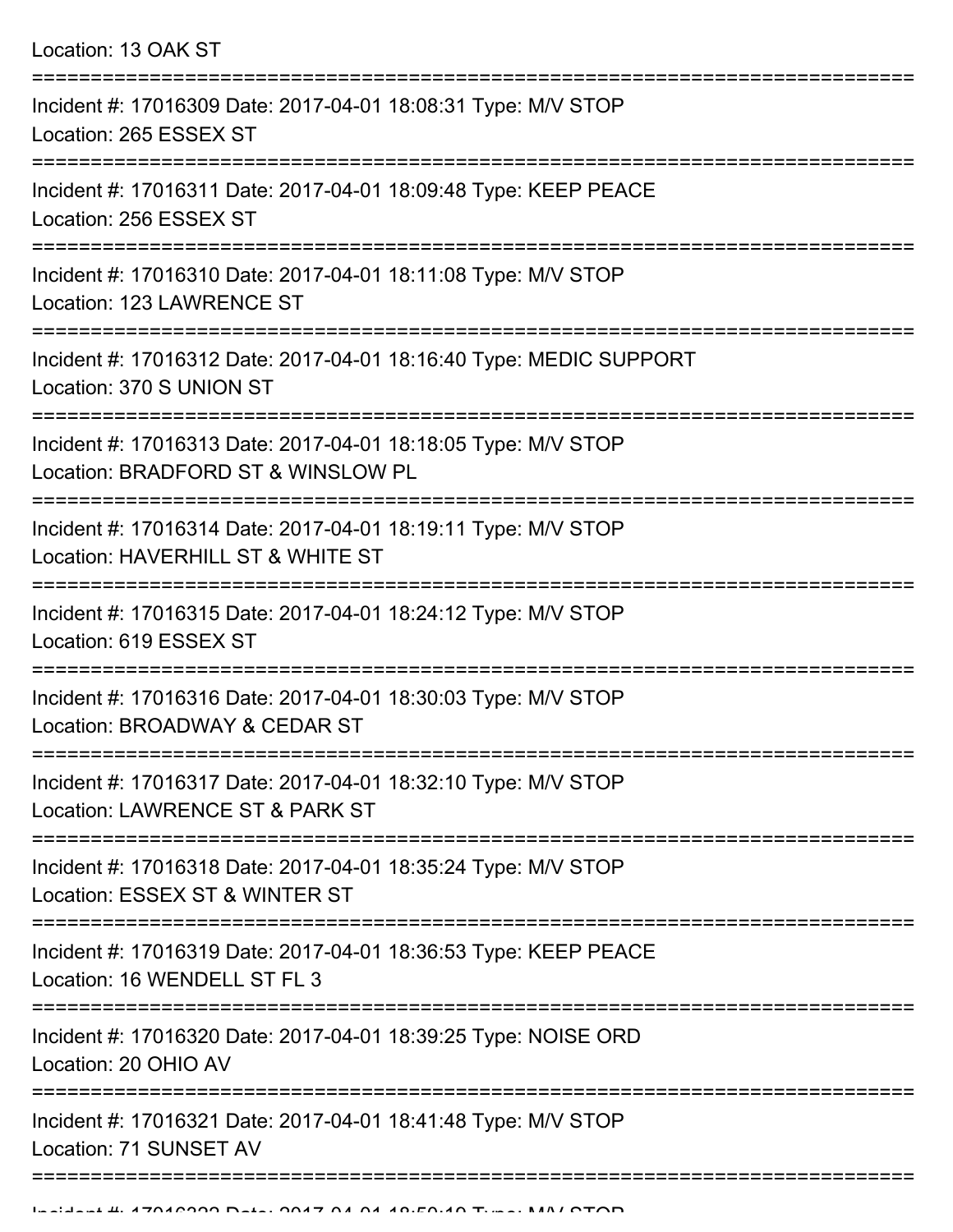| Location: CANAL ST & FRANKLIN ST                                                                                                            |
|---------------------------------------------------------------------------------------------------------------------------------------------|
| Incident #: 17016323 Date: 2017-04-01 18:51:22 Type: M/V STOP<br>Location: BAILEY ST & FOSTER ST<br>:=======================                |
| Incident #: 17016324 Date: 2017-04-01 18:51:58 Type: MEDIC SUPPORT<br>Location: 355 PARK ST #501                                            |
| Incident #: 17016325 Date: 2017-04-01 18:58:34 Type: HIT & RUN M/V<br>Location: 39 CROSBY ST                                                |
| Incident #: 17016327 Date: 2017-04-01 19:00:30 Type: AUTO ACC/PI<br>Location: HAVERHILL ST & NEWBURY ST                                     |
| Incident #: 17016326 Date: 2017-04-01 19:00:43 Type: AUTO ACC/NO PI<br>Location: HAVERHILL ST & NEWBURY ST                                  |
| Incident #: 17016329 Date: 2017-04-01 19:01:15 Type: SUS PERS/MV<br>Location: 270 CANAL ST                                                  |
| Incident #: 17016328 Date: 2017-04-01 19:01:59 Type: M/V STOP<br>Location: LEXINGTON ST & PARK ST                                           |
| :====================================<br>Incident #: 17016330 Date: 2017-04-01 19:04:43 Type: M/V STOP<br>Location: CORNISH ST & JACKSON ST |
| ===============================<br>Incident #: 17016331 Date: 2017-04-01 19:17:19 Type: M/V STOP<br>Location: 222 ESSEX ST                  |
| Incident #: 17016332 Date: 2017-04-01 19:20:02 Type: M/V STOP<br><b>Location: CENTRAL BRIDGE</b>                                            |
| Incident #: 17016333 Date: 2017-04-01 19:28:15 Type: M/V STOP<br>Location: LAWRENCE ST & MYRTLE ST                                          |
| ===================<br>Incident #: 17016334 Date: 2017-04-01 19:28:41 Type: M/V STOP<br>Location: 7 BERKELEY ST                             |
| Incident #: 17016335 Date: 2017-04-01 19:30:33 Type: SUS PERS/MV<br>Location: 42 MARBLE AV                                                  |
| Incident #: 17016338 Date: 2017-04-01 19:40:05 Type: KEEP PEACE                                                                             |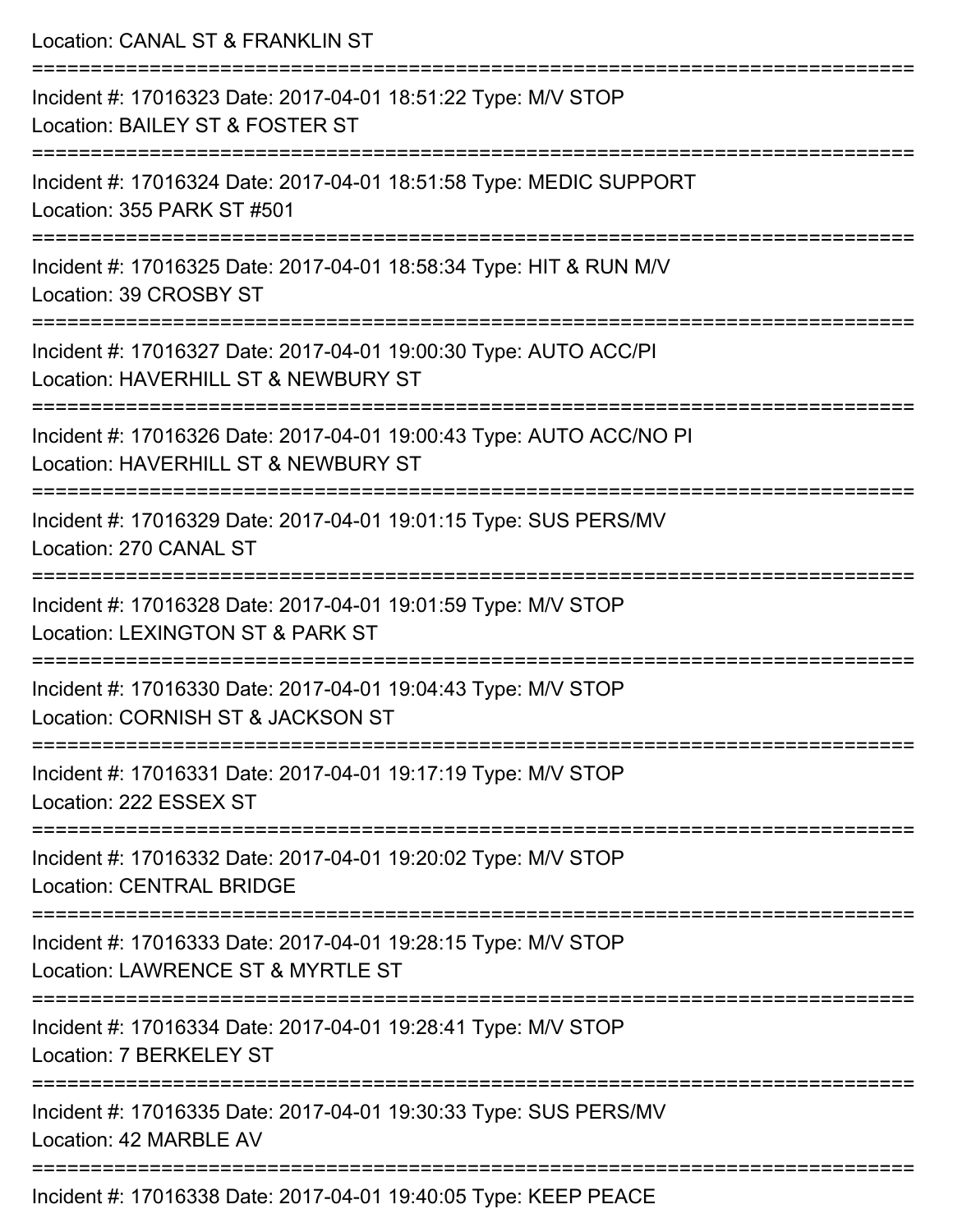| Incident #: 17016337 Date: 2017-04-01 19:41:53 Type: VIO CITY ORD<br>Location: PROSPECT CT            |
|-------------------------------------------------------------------------------------------------------|
| Incident #: 17016336 Date: 2017-04-01 19:42:00 Type: M/V STOP<br>Location: KNOX ST & THORNDIKE ST     |
| Incident #: 17016339 Date: 2017-04-01 19:43:01 Type: M/V STOP<br>Location: COMMON ST & NEWBURY ST     |
| Incident #: 17016340 Date: 2017-04-01 19:43:29 Type: M/V STOP<br>Location: HAMPSHIRE ST & LOWELL ST   |
| Incident #: 17016341 Date: 2017-04-01 19:47:25 Type: M/V STOP<br>Location: 39 DAISY ST                |
| Incident #: 17016342 Date: 2017-04-01 19:53:12 Type: M/V STOP<br>Location: 25 MARSTON ST              |
| Incident #: 17016343 Date: 2017-04-01 19:53:35 Type: M/V STOP<br>Location: MERRIMACK ST & S BROADWAY  |
| Incident #: 17016345 Date: 2017-04-01 20:06:50 Type: MISSING PERS<br>Location: 121 CROSS ST           |
| Incident #: 17016344 Date: 2017-04-01 20:07:11 Type: M/V STOP<br>Location: COMMON ST & HAMPSHIRE ST   |
| Incident #: 17016346 Date: 2017-04-01 20:12:07 Type: M/V STOP<br>Location: PARK ST & TENNEY ST        |
| Incident #: 17016347 Date: 2017-04-01 20:16:10 Type: MEDIC SUPPORT<br>Location: 352 MT VERNON ST      |
| Incident #: 17016348 Date: 2017-04-01 20:19:20 Type: ALARM/BURG<br>Location: HOULE RESD / 26 DURSO AV |
| Incident #: 17016349 Date: 2017-04-01 20:22:01 Type: TOW OF M/V<br>Location: TRESPASS / 6 EASTMAN ST  |
| Incident #: 17016350 Date: 2017-04-01 20:34:09 Type: M/V STOP                                         |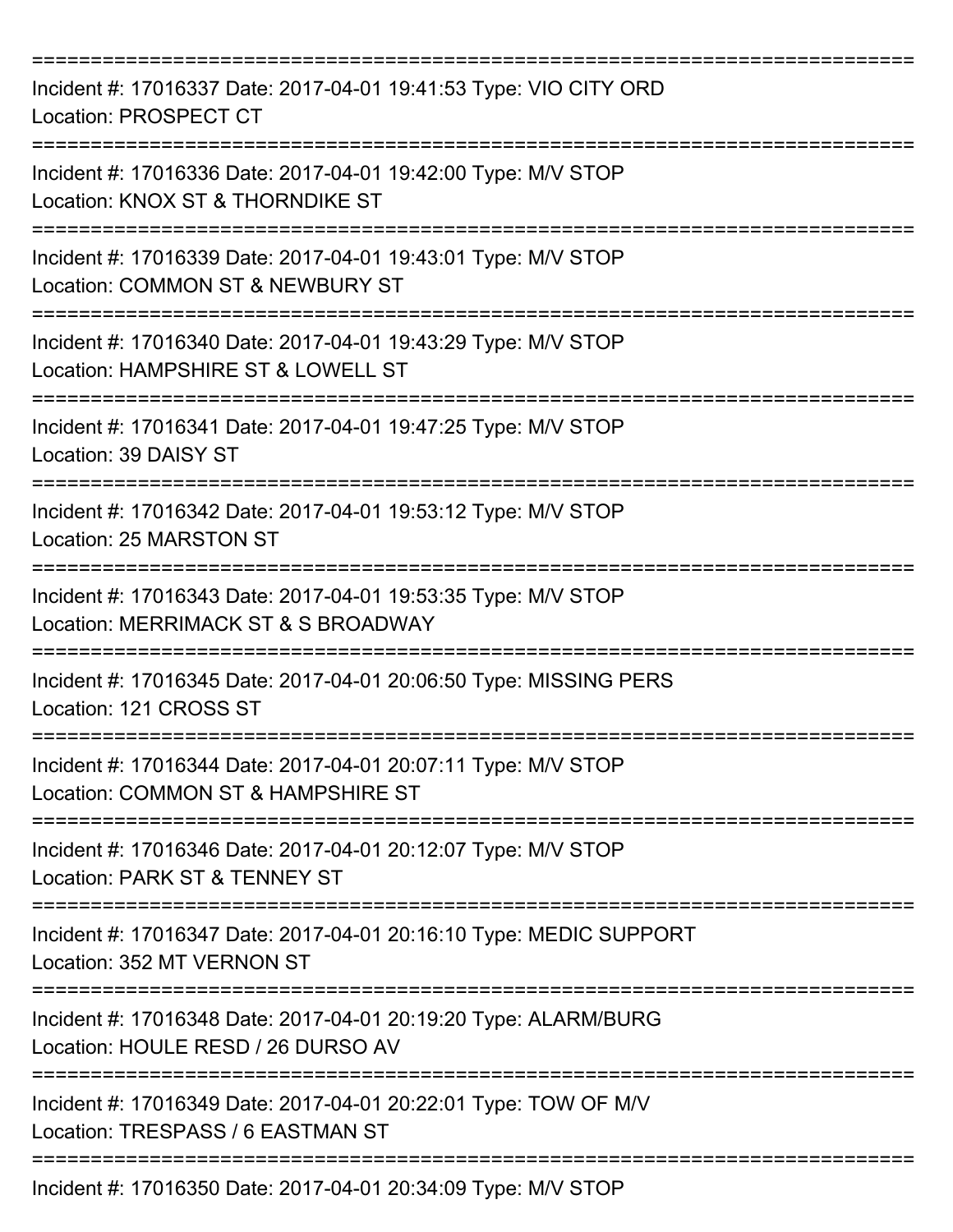| Incident #: 17016351 Date: 2017-04-01 20:39:15 Type: M/V STOP<br>Location: CANAL ST & FRANKLIN ST                |
|------------------------------------------------------------------------------------------------------------------|
| Incident #: 17016352 Date: 2017-04-01 20:40:10 Type: M/V STOP<br>Location: AMESBURY ST & LAWRENCE ST             |
| Incident #: 17016353 Date: 2017-04-01 20:46:25 Type: MISSING PERS<br>Location: 121 CROSS ST                      |
| Incident #: 17016354 Date: 2017-04-01 20:53:41 Type: M/V STOP<br>Location: 505 BROADWAY                          |
| Incident #: 17016355 Date: 2017-04-01 20:54:47 Type: M/V STOP<br>Location: ESSEX ST & FRANKLIN ST                |
| Incident #: 17016356 Date: 2017-04-01 21:57:16 Type: M/V STOP<br>Location: MERRIMACK ST & S BROADWAY             |
| Incident #: 17016357 Date: 2017-04-01 22:00:36 Type: LOUD NOISE<br>Location: 20 BENNINGTON ST FL 2               |
| Incident #: 17016358 Date: 2017-04-01 22:02:25 Type: DK (DRUNK)<br>Location: VALEBROOK APARTMENTS / 11 SUMMER ST |
| Incident #: 17016359 Date: 2017-04-01 22:03:51 Type: M/V STOP<br>Location: ROYAL ST & SMITH ST                   |
| Incident #: 17016360 Date: 2017-04-01 22:06:51 Type: M/V STOP<br>Location: 165 HAVERHILL ST                      |
| Incident #: 17016361 Date: 2017-04-01 22:07:40 Type: M/V STOP<br>Location: BRADFORD ST & BROADWAY                |
| Incident #: 17016362 Date: 2017-04-01 22:24:38 Type: M/V STOP<br>Location: JAMAICA ST & S UNION ST               |
| Incident #: 17016363 Date: 2017-04-01 22:26:03 Type: M/V STOP<br>Location: ESSEX ST & UNION ST                   |
| Incident #: 17016364 Date: 2017-04-01 22:28:35 Type: M/V STOP                                                    |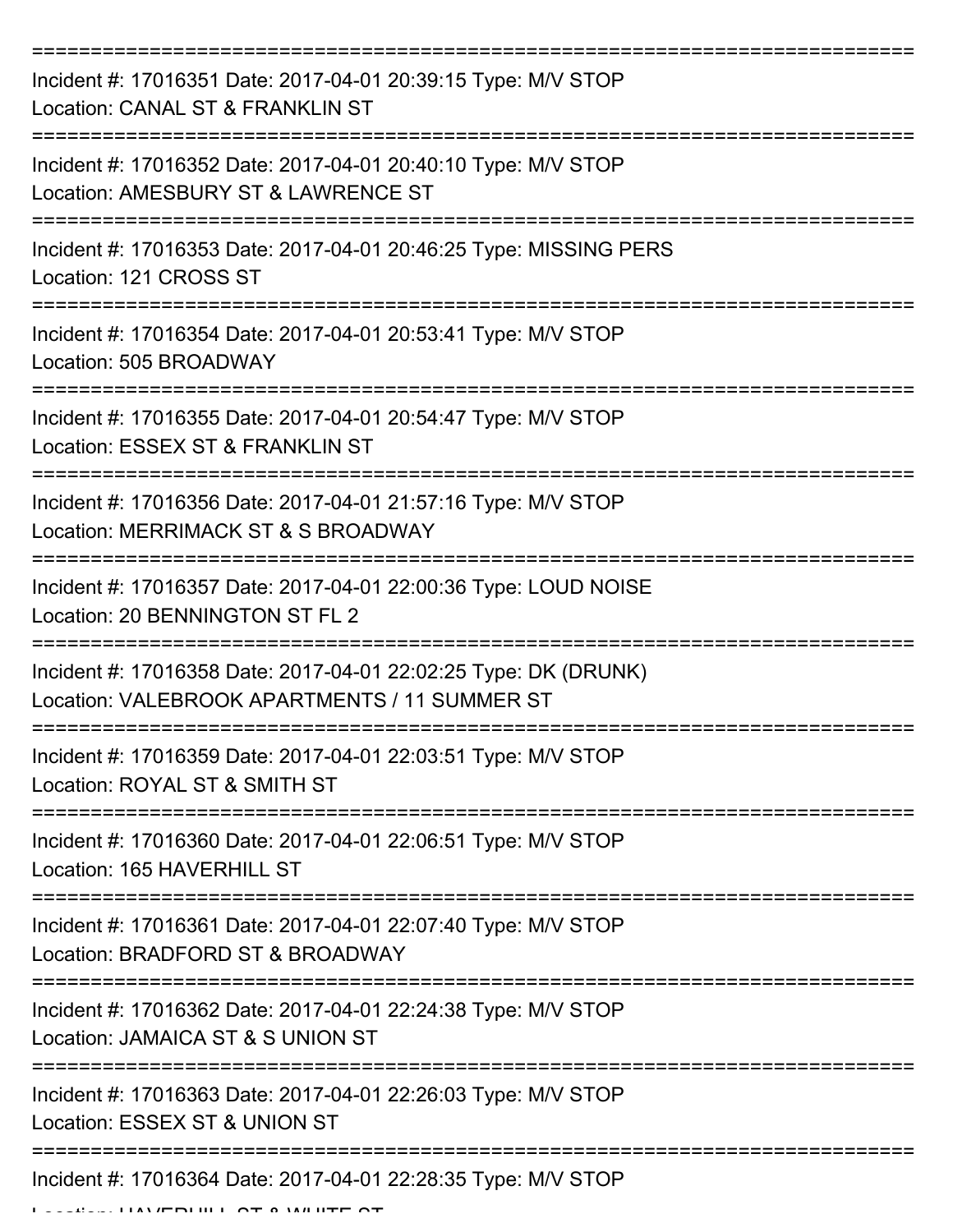| Incident #: 17016365 Date: 2017-04-01 22:44:12 Type: M/V STOP<br>Location: BENNINGTON ST & MYRTLE ST               |
|--------------------------------------------------------------------------------------------------------------------|
| Incident #: 17016366 Date: 2017-04-01 22:44:29 Type: M/V STOP<br>Location: ESSEX ST & WINTER ST                    |
| Incident #: 17016367 Date: 2017-04-01 22:53:25 Type: M/V STOP<br>Location: FRANKLIN ST & TREMONT ST                |
| Incident #: 17016368 Date: 2017-04-01 22:55:40 Type: M/V STOP<br>Location: BROADWAY & HAVERHILL ST                 |
| Incident #: 17016369 Date: 2017-04-01 22:59:41 Type: LOUD NOISE<br>Location: 215 FARNHAM ST FL 2                   |
| Incident #: 17016370 Date: 2017-04-01 23:05:40 Type: M/V STOP<br>Location: S UNION ST & WINTHROP AV                |
| Incident #: 17016371 Date: 2017-04-01 23:11:21 Type: M/V STOP<br>Location: MERRIMACK ST & S UNION ST               |
| Incident #: 17016372 Date: 2017-04-01 23:16:53 Type: M/V STOP<br>Location: ESSEX ST & LAWRENCE ST                  |
| Incident #: 17016373 Date: 2017-04-01 23:27:05 Type: LOUD NOISE<br>Location: 238 WATER ST #C                       |
| Incident #: 17016374 Date: 2017-04-01 23:27:53 Type: DISORDERLY<br>Location: 151 WEST ST                           |
| Incident #: 17016375 Date: 2017-04-01 23:39:21 Type: ALARM/BURG<br>Location: HAFFNERS GAS STATION / 194 S BROADWAY |
| Incident #: 17016376 Date: 2017-04-01 23:39:44 Type: A&B PAST<br>Location: 162 WEST ST FL 2                        |
| Incident #: 17016377 Date: 2017-04-01 23:49:38 Type: M/V STOP<br><b>Location: PEMBERTON WY</b>                     |
| Incident #: 17016378 Date: 2017-04-01 23:50:08 Type: LOUD NOISE                                                    |

Location: 112 MADRTON RT #115